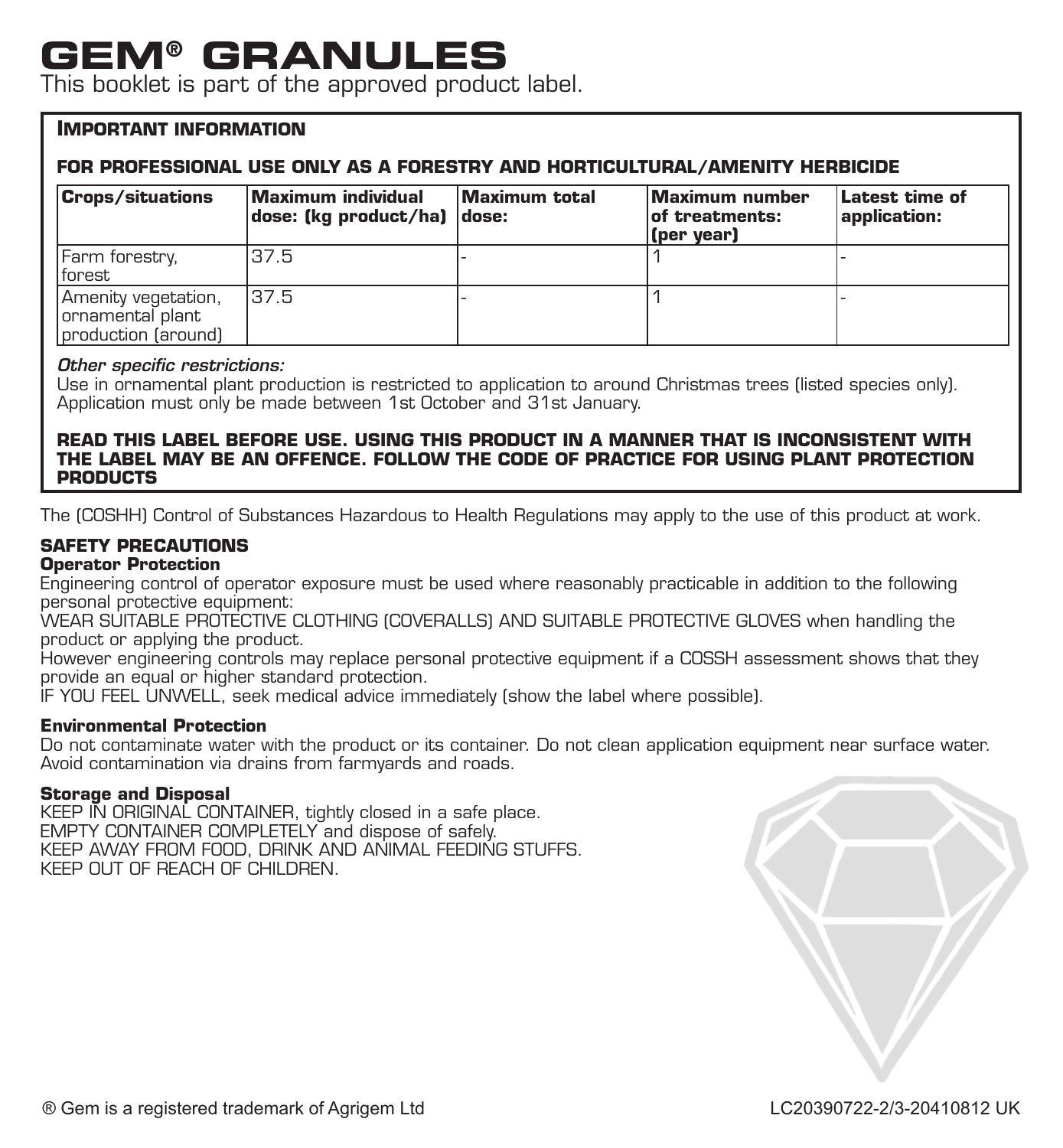### DIRECTIONS FOR USE

#### IMPORTANT

This information is approved as part of the Product label. All instructions within this section must be read carefully in order to<br>obtain safe and successful use of this product.

#### INTRODUCTION

This product is a residual herbicide, acting by uptake through the roots, for the control of annual grass and broad-leaved weeds in<br>amenity vegetation, forestry and ornamental plant production.

The product is taken up by the emerging shoot (especially grasses) or by root absorption soon after germinating. The product remains effective in the upper soil layer for several weeks.

### CROP INFORMATION

Recommended trees and shrubs: the product can be used around all trees and shrubs. Before treating new species or varieties on a large scale test treat a small batch initially to verify for one's self the tolerance of the species/variety to the treatment.

#### FARM FORESTRY / FOREST

The product is recommended for use on trees (excluding ornamentals) at any stage, either pre-planting or post-planting, provided that they have become established for at least 4 weeks by the earliest time of treatment i.e. 1st October. If required, land to be planted with well-grown trees (not nursery transplants) may be treated before planting the trees in their final positions. The product may be used amongst the following species: Alder, Beech, Birch, Bishop Pine, Blue Spruce, Corsican Pine, Douglas Fir, Fraser Fir, Grand Fir, Horse Chestnut, Larch, Lawson Cypress, Lodgepole Pine, Monterey Pine, Noble Fir, Nordmann Fir, Norway Spruce, Oak, Poplar, Scots Pine, Sitka Spruce, Southern Beech, Sycamore, Wild Cherry.

#### AMENITY VEGETATION

The product is recommended for use on ornamental trees and shrubs which have been in their final position for at least one season and have become firmly established. When planted in the spring they may be treated in the following autumn (see Timing of application).

The product may be used amongst the following species: Berberis darwinii, Buddleia davidii, Chamaecyparis spp (False cypress), Cotoneaster spp, Crataegus spp (Hawthorns), Fagus sylvatica (Beech), Forsythia x intermedia, Ilex aquifolium (Holly), Larix decidua (Larch), Philadelphus spp (Mock orange), Picea spp (Spruces), Pinus spp (Pines), Prunus gladulosa, Quercus spp (Oak), Rosa spp (Roses including Rose rootstocks), Spiraea x bumalda ' Froebelii', Syringa vulgaris (Lilac), Taxus baccata (Yew), Thuja orientalis, 'Rosedalis'

#### ORNAMENTAL PLANT PRODUCTION (Restricted to use around listed Christmas tree species only)

The product may be used amongst Christmas trees (Picea abies). Other species that are grown for Christmas tree production may be treated provided the species is included within one of the lists above under FARM FORESTRY / FOREST or AMENITY VEGETATION.

The subject plants must have been in their final position for at least one season and have become firmly established. When planted<br>in the spring they may be treated in the following autumn (see Timing of application).

#### TIMING OF APPLICATION

For best control, cool, moist soil conditions are required after application.

In southern counties of England and Wales, and on peaty gleys and peat soils with a depth of organic matter greater than 10 cm (4 in), best control is usually achieved with application from 1 October, but no later than the end of January. Local conditions (e.g. altitude, north facing slopes, previous weather) may affect these timings. Should warm, dry conditions prevail after application, weed control may be reduced.

#### APPLICATION EQUIPMENT

The following Applicators are suitable. Ensure even application (Horstine Farmery) Motorised Knapsack Sprayer / Stihl SG 17 with granule adaptor Huntley Applicator, Pepper pot applicator and other specialised rotary spreaders and other application equipment. Special care must be taken to ensure even distribution of the Granules.

#### SOIL TYPES

The product can be used on all soil types. However, in common with other residual herbicides, efficacy may be reduced on organic soils, in the presence of excessive organic debris or on ploughed-up turf.

#### WEATHER CONDITIONS

The product requires moisture for root uptake. Best residual action is obtained in moist, cold soils. The product can be applied in all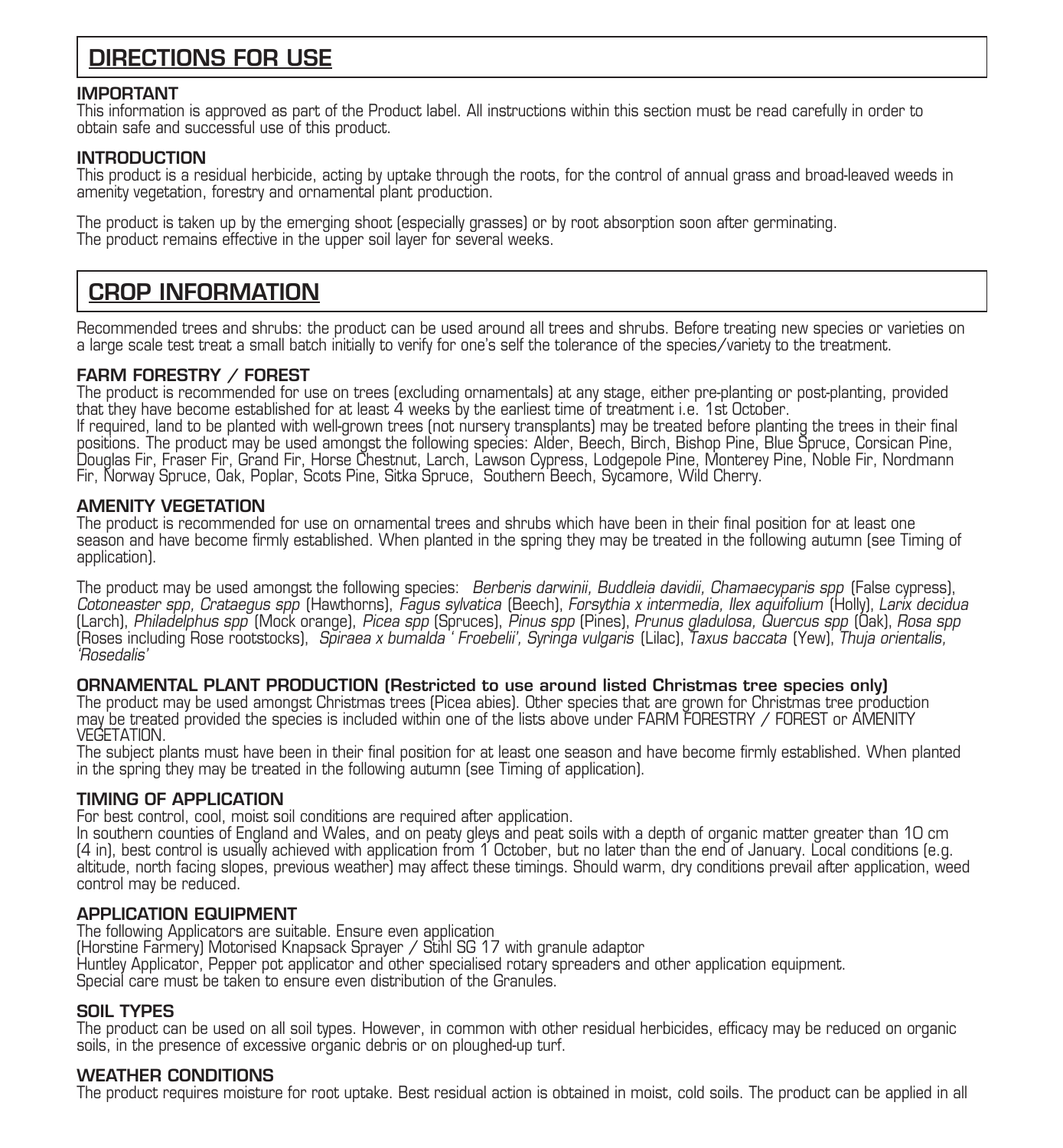### CROP RECOMMENDATION PAGES

#### WEEDS IN FOREST, FARM FORESTRY, AMENITY VEGETATION AND ORNAMENTAL PLANTS

## Pre-emergence of the weeds: Susceptible:

Annual meadow grass Beats common couch Common bent Yorkshire fog Yellow Oat-grass Creeping soft-grass cock's foot Crested Dog's-tail Fescues False Oat grass Mat-grass Meadow Foxtail Purple Moor-grass Rough meadow-grass Ryegram Meadow-Grass Timothy Sweet Vernal grass Timothy Tufted Hair-grass<br>Wav Hair-grass Wood small-reed Bittersweet Wavy Hair-grass Wood small-reed Bittersweet Black-bindweed Black Nightshade Broad-leaved Dock Cleavers Common chickweed creeping buttercup Curled dock fat-hen Field horsetail knotgrass Redshank Sheep's sorrel Small Nettle Speedwells

#### Moderately susceptible:

Common fumitory Sedges Shepherd's-purse

#### Resistant:

Bracken Bramble<br>Brians Bramble Bramble<br>Brians Bramble Bramble Briars Foxglove

#### SUCCEEDING CROPS

Number of weeks between last application of the product and drilling or planting a following crop

Rosebary Willowherb

| <b>Following crops</b>                                                             | Waiting time when the product previously applied                  |
|------------------------------------------------------------------------------------|-------------------------------------------------------------------|
| ettuce                                                                             | O weeks                                                           |
| Field beans, broad beans, peas, chicory, radish, clover, Lucerne                   | 10 weeks                                                          |
| Brassicas, leeks, onions, parsley, parsnips, celery, oilseed rape,<br>strawberries | 25 weeks or plant/sow after 15th June,<br>whichever occurs sooner |
| Cereals and grasses <sup>1</sup>                                                   | 30 weeks                                                          |
| Any other crop <sup>1</sup>                                                        | 40 weeks                                                          |

1 Treated land must be mouldboard ploughed to a depth of 15 cm prior to drilling a following crop of cereal, grass or any other crop not listed above.

### COMPANY ADVISORY INFORMATION

This section is not part of the Product Label under the Plant Protections Product Regulations 1995 or Regulation (EC) No. 1107/2009.

#### CONDITIONS OF SUPPLY

The manufacturer / seller / registration holder only guarantees that the supplied product complies with the quality standards<br>in force. The manufacturer / seller / registration holder cannot be held liable neither for resu storage, transport or application of the product.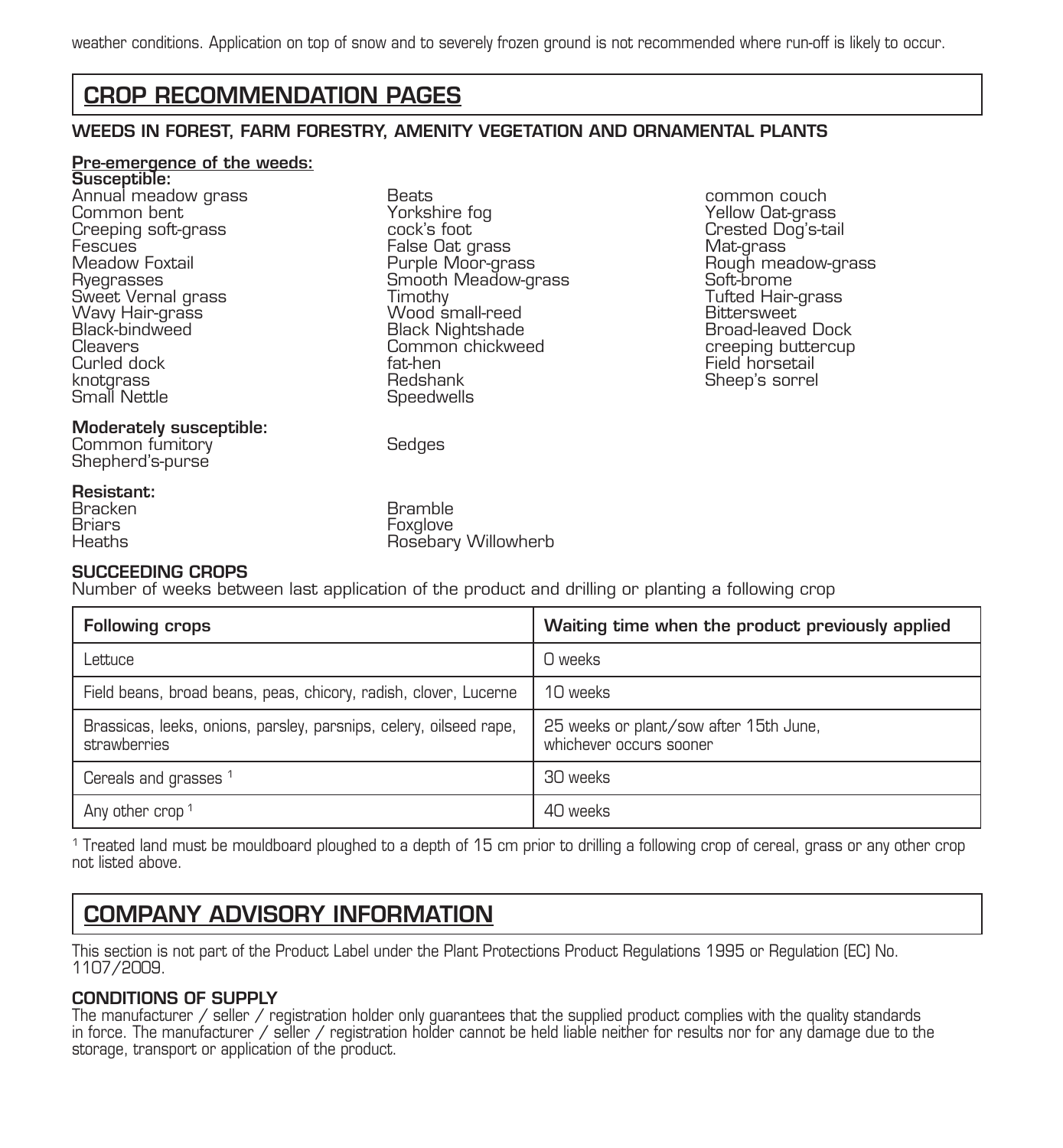#### SAFETY DATA SHEET Gem® Granules

#### **Section 1: Identification of the substance/mixture and of the company/undertaking**

#### **1.1 Product identifier**

Name of the substance: Gem® Granules Code: MAPP 19182 Formulation type: GR (granule) Concentration: 40 g/kg (4% w/w) Active substance: propyzamide IUPAC-name: 3,5-dichloro-N-(1,1-dimethylprop-2-ynyl)benzamide Identification number: CAS 23950-58-5 RRN:No registration number is available for this substance, in accordance with the provisions of Article 15 of Regulation (EC) No 1907/2006

### **1.2 Relevant identified uses of the substance or mixture and uses advised against**

herbicide for professional use

#### **1.3 Details of the supplier of the safety data sheet**

Gem House Riverside Enterprise Park Skellingthorpe Road **Saxilby** Lincoln, LN1 2FU

t. 0800 1337849 t. 01522246491

#### **1.4 Emergency telephone number**

Please call the local emergency number Emergency number (24h/24, 7d/7): 0800 1337849

#### **Section 2: Hazards identification**

#### **2.1 Classification of the substance or mixture**

#### **Classification according to Regulation (EC) No 1272/2008**

Carc. 1B, Aquatic Chronic 2 H351, H411

For full text of Hazard-statements see section 16.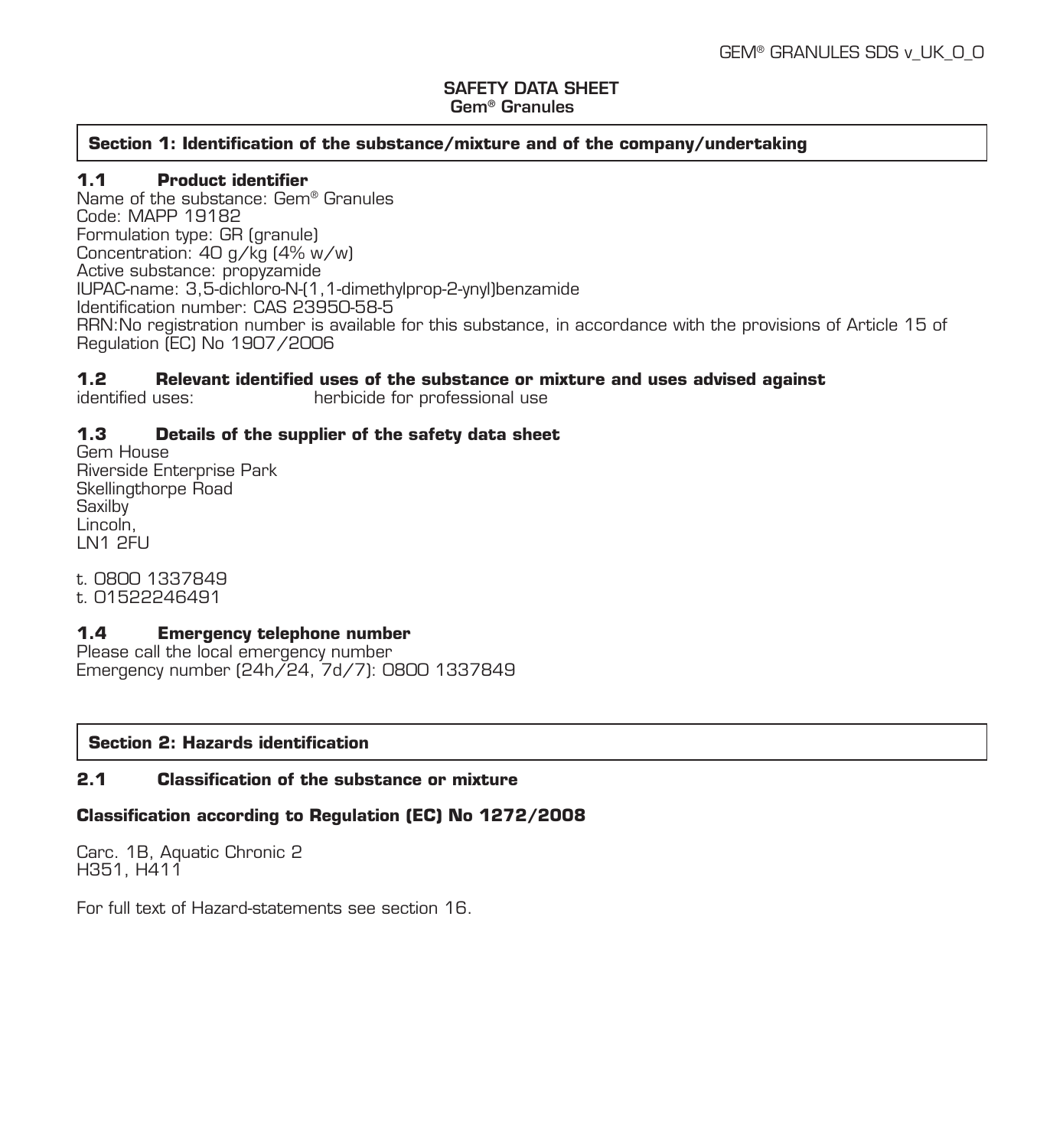#### **2.2 Label elements**

#### **Label in accordance with Regulation (EC) No 1272/2008**

Hazard pictogram



Signal word **Warning** 

hazard statement H351: Suspected of causing cancer. H411: Toxic to aquatic life with long lasting effects. EUH 401: To avoid risks to human health and the environment, comply with the instructions for use.

p<u>recautionary statement.</u><br>P201: Obtain special instructions before use.

P273: Avoid release to the environment.

P280: Wear protective gloves/protective clothing.

P308 + P313: IF exposed or concerned: Get medical advice/attention.

P391: Collect spillage.

P501: Dispose of contents/container to a licensed hazardous-waste disposal contractor or collection site except for empty clean containers which can be disposed of as non-hazardous waste.

#### **2.3 Other hazards**

The active substance does not fulfill the criteria of a persistent, bioaccumulative and toxic (PBT) substance, nor of a very persistent and very bioaccumulative (vPvB) substance, as outlined in Annex XIII of Regulation (EC) No 1907/2006.

|  |  |  | Section 3 : Composition/information on ingredients |
|--|--|--|----------------------------------------------------|
|--|--|--|----------------------------------------------------|

#### **3.2 Mixtures**

| Name                        | Identification<br>number                    | <b>RRN</b>     |          | 1% (% by weight)   Classification according to Regulation (EC) No<br>1272/2008       |
|-----------------------------|---------------------------------------------|----------------|----------|--------------------------------------------------------------------------------------|
|                             | Toropyzamide ICAS 23950-58-5 Inot available |                | 140 a⁄ka | Carc. 2, Aquatic Acute 1, Aquatic Chronic 1<br>H351, H400, H410                      |
| Imethanol                   | CAS 67-56-1                                 | Inot available |          | < 0,015% w/w   Flam. Lig. 2, Acute Tox. 3, STOT SE 1<br>H225, H301, H311, H331, H370 |
| Calcium<br><b>carbonate</b> | CAS 471-34-1                                | Inot available | 92% w/w  |                                                                                      |

For full text of Hazard-statements see section 16.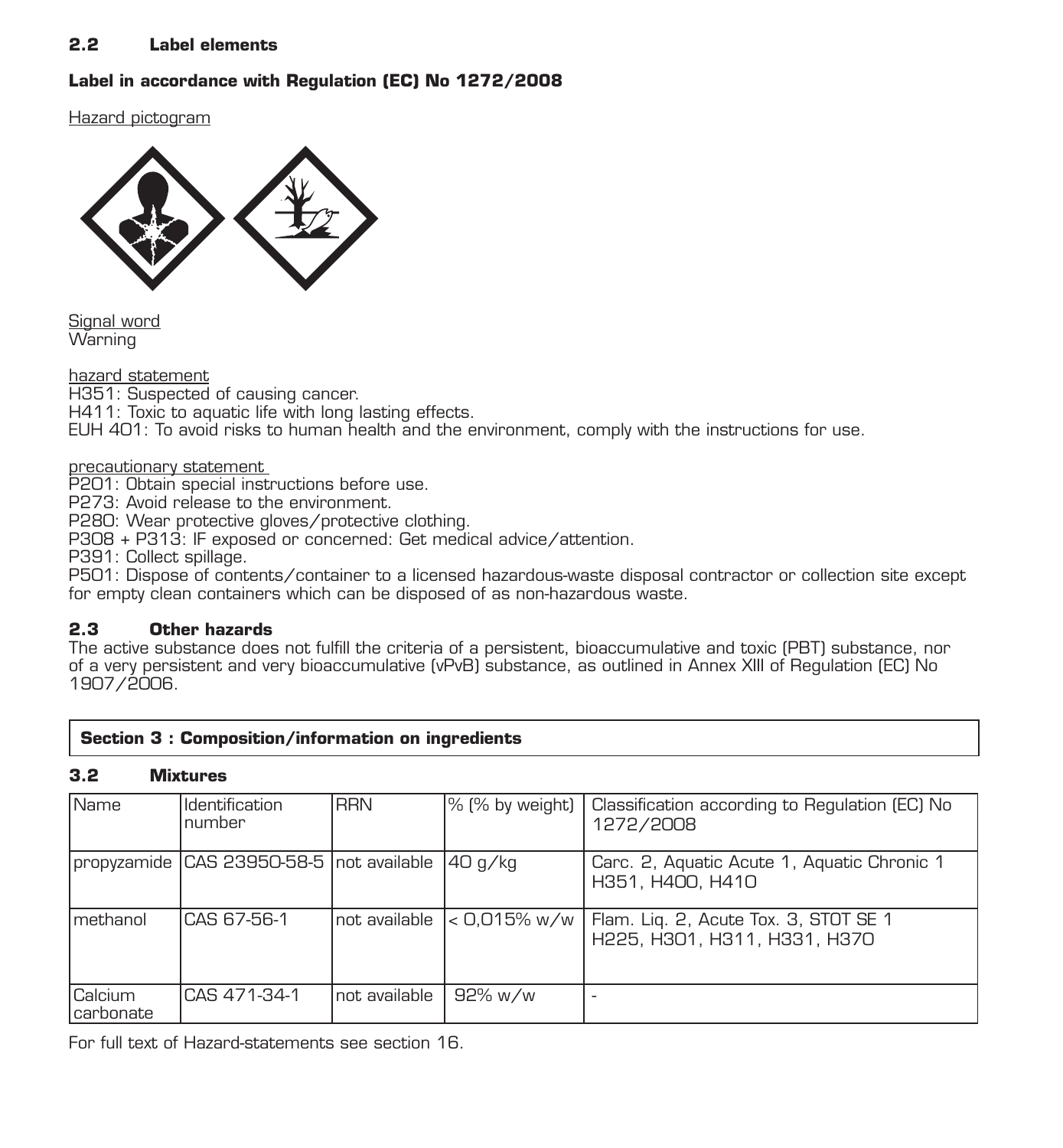#### **4.1 Description of first aid measures**

If INHALED:

Fresh air, rest. In case of symptoms, seek medical attention and show the label or packaging. In case of contact with SKIN:

Rinse the skin with plenty of water or take a shower for 15 minutes. Meanwhile, remove contaminated clothing and shoes. In case of symptoms, seek medical attention and show the label or packaging. In case of contact with EYES:

Rinse thoroughly with water for 10 minutes. Rinse AWAY from the non-affected eye. If wearing contact lenses: if easy to remove, first remove the lenses, then rinse. Consult a doctor and show the label or packaging. If SWALLOWED:

Rinse the mouth. Call the poison center and ask whether drinking of a solution of activated charcoal in water is recommended. Consult a doctor immediately and show the label or packaging.

#### **4.2 Most important symptoms and effects, both acute and delayed**

No data available

#### **4.3 Indication of any immediate medical attention and special treatment needed**

Notes to physician:

Prehospital: symptomatic treatment. Contact the local poison center (see section 1.4) for further treatment in the hospital.

#### **Section 5 : Fire fighting measures**

#### **5.1 Extinguishing media**

Suitable extinguishing media: chemical powder, water spray, CO2, polyvalent foam. Unsuitable extinguishing media: Water with full jet

#### **5.2 Special hazards arising from the substance or mixture**

The product contains flammable organic substances. In case of a fire, a thick black smoke containing hazardous products of combustion will be generated (see section 10). Exposure to decomposition products can be harmful to one's health.

#### **5.3 Advice for fire-fighters**

Self-contained breathing apparatus and full protective clothing (boots, overall, gloves, eye and face protection). Avoid discharge of extinguish water into sewer or watercourse.

#### **Section 6 : Accidental release measures**

#### **6.1 Personal precautions, protective equipment and emergency procedures**

See section 8

#### **6.2 Environmental precautions**

Prevent the product from entering into soil, sewers, surface or ground water. If necessary, isolate the contaminated area. First remove spillage and accidental leaks (see section 6.3). Then rinse the contaminated area with water. Do not allow residues to enter into sewer and surface water. Dispose contaminated water according to local legislation. Inform the authorities if product pollutes the environment.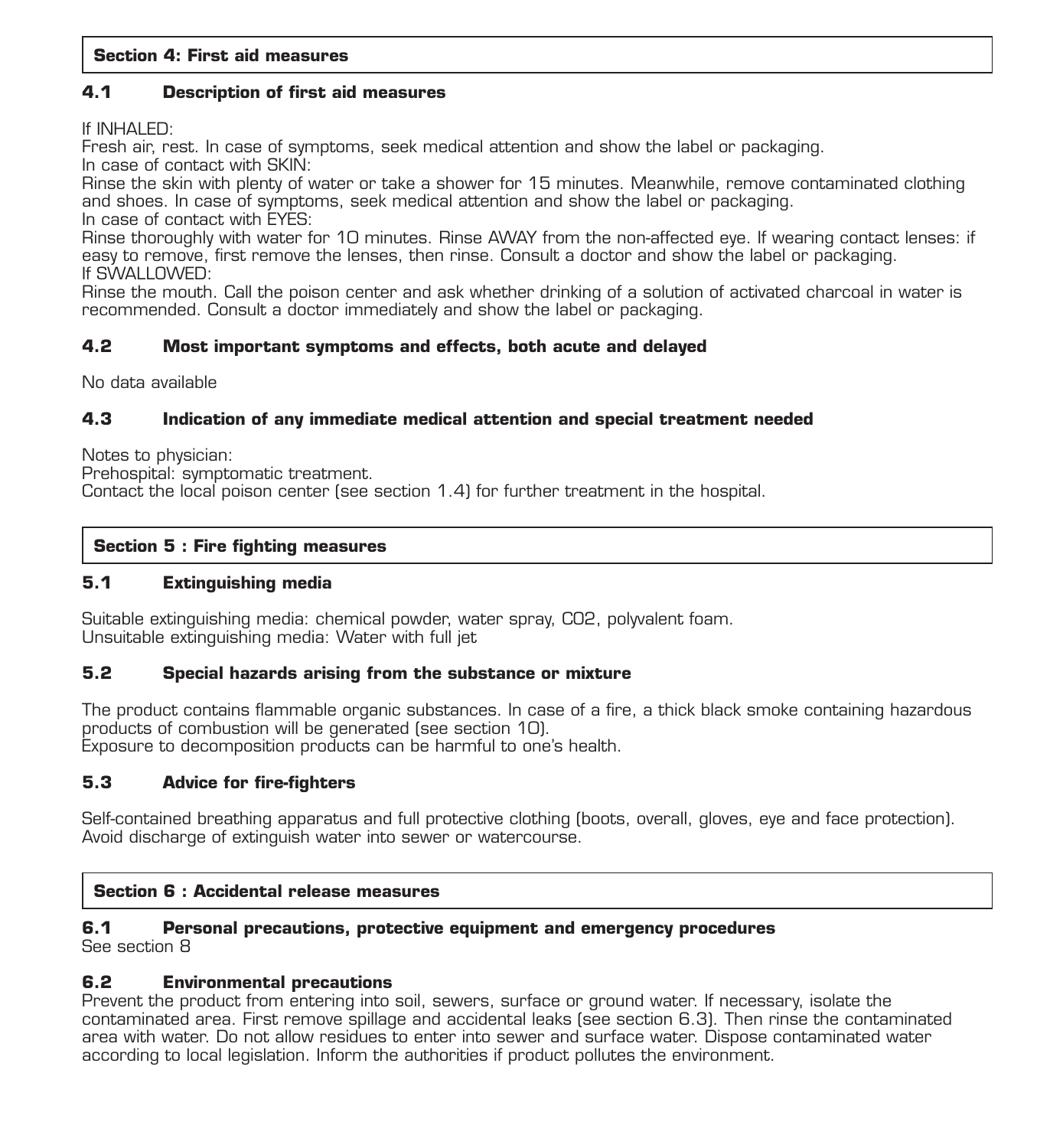#### **6.3 Methods and material for containment and cleaning up**

#### **6.3.1 Containment of a spill**

If applicable, cover spillage with absorbing material (sand, clay, diatomite, universal binders, absorbing grain).

#### **6.3.2 Clean-up of a spill**

Spills shall be contained by means of absorbent material and a shovel. The collected products shall be disposed of in re-usable barrels or barrels for waste removal. As soon as the substance has been removed, thoroughly clean up the floor and any object that has been in contact with the substance in compliance with the environmental prescriptions.

#### **6.3.3 Additional information**

No additional information

#### **6.4 Reference to other sections**

See section 1 contact information See section 7 for handling and storage See section 8 for exposure controls/ personal protection See section 13 for disposal considerations

#### **Section 7 : Handling and storage**

#### **7.1 Precautions for safe handling**

#### **7.1.1 Protective measurements**

Work under local exhaust/ventilation. Observe normal industrial and hygiene standards. Wear personnel protective clothing. Avoid contact with skin and eyes. Avoid forming of aerosol or dust. Wash hands after use. Do not discharge product into sewer. Keep away from source of ignition.

Dust can form an explosive mixture with air. Avoid dust formation. Prevent electrostatic charge.

#### **7.1.2 Advice on general occupational hygiene**

When using, do not eat, drink or smoke. Clean used material. Wash hands after each use. Wash contaminated clothing after use. Remove contaminated clothing and protective equipment before entering eating areas

#### **7.2 Conditions for safe storage, including any incompatibilities**

Store in closed packaging in a dry, well ventilated area. Store in original packaging. Keep away from food, drink and animal feeding stuffs. Keep out of reach of children. See also section 10.

#### **7.3 Specific end use(s)**

See section 1.2.

#### **Section 8 : Exposure controls/personal protection**

8.1 Control parameters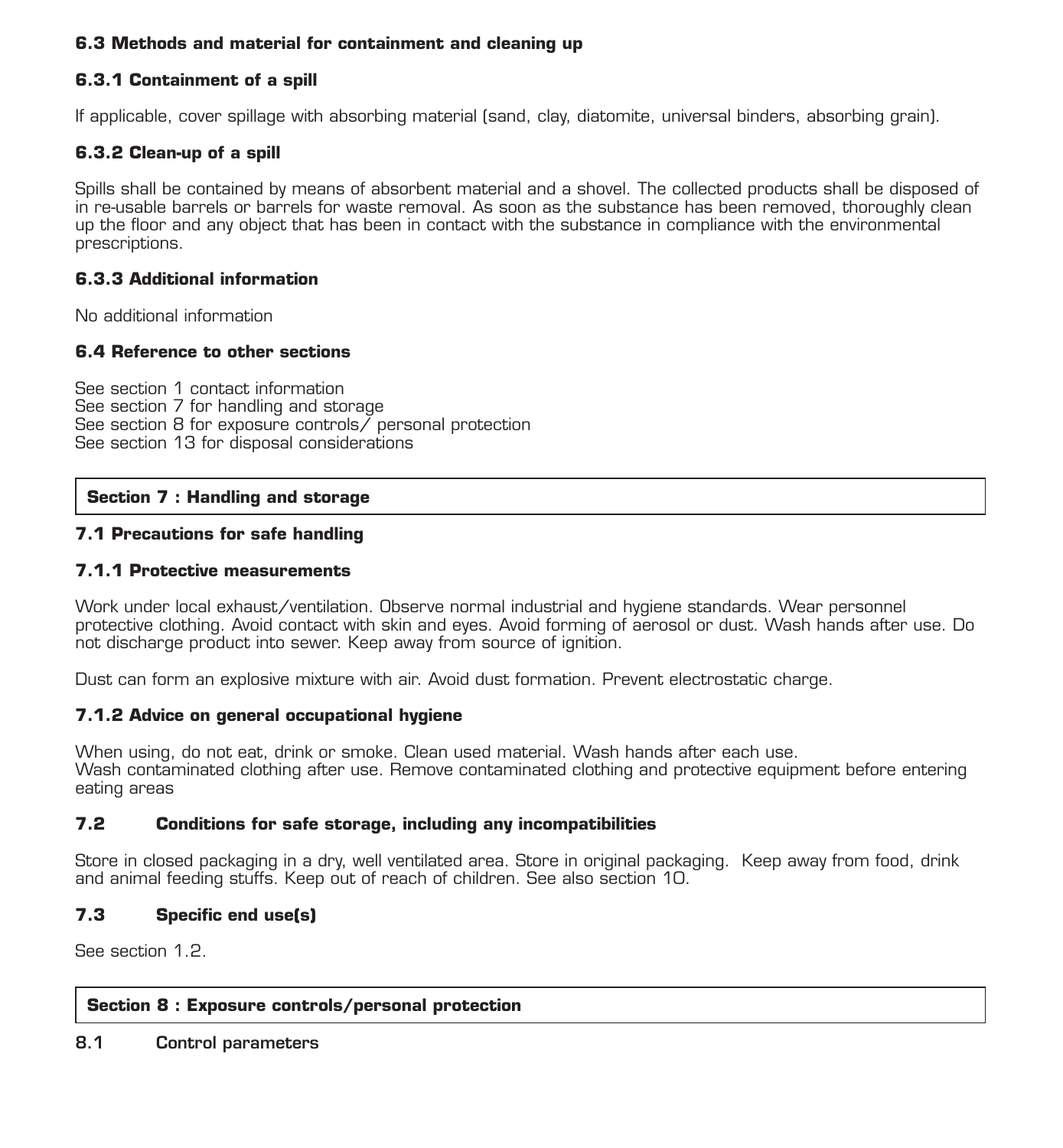#### 8.1.1 Occupational exposure limit values

- Calcium carbonate (CAS471-34-1): Limit values  $(8 h)$ :
	- o  $10 \text{ mg/m}^3$  (inhalable fraction)<br>o  $4 \text{ ma/m}^3$  (respirable fraction)
	- 4 mg/m<sup>3</sup> (respirable fraction)
- Methanol (CAS67-56-1): Limit values (8 h): 266 mg/m<sup>3</sup> (European Union: 260 mg/m<sup>3</sup>) Limit values (short term): 333 mg/m<sup>3</sup>

#### **8.1.2 Information on currently recommended monitoring procedures**

Not known

#### **8.2 Exposure controls**

#### **8.2.1 Appropriate engineering controls**

See section 7 and 8.1.1.

#### **8.2.2 Individual protection measures, such as personal protective equipment**

*8.2.2.1 Eye / face protection* Wear safety goggles, with side-protection.

*8.2.2.2 Skin protection*

*8.2.2.2.1 Hand protection* Wear chemical protective gloves (EN374).

*8.2.2.2.2 other* Wear suitable work clothes. (Coverall with full body protection)

*8.2.2.3 Respiratory protection* Use always in a well ventilated area. Only if applicable: Gas, vapours: gas filter: semi-facial mask with ABEK filter. Dust, mist, fumes: dust mask : P2FFP2

#### **8.2.3 Environmental exposure controls**

See section 6: Accidental release measures See section 7: storage and handling See section 13: Disposal considerations

#### **Section 9 : Physical and chemical properties**

#### **9.1 Information on basic physical and chemical properties**

|                                            | Endpoint (unit)                  |
|--------------------------------------------|----------------------------------|
| a) Appearance                              | sand colour granular formulation |
| b) Odour                                   | slight musty odour               |
| c) Odour threshold                         | Ino data available               |
| d) pH                                      | 8.6 [1% dilution]                |
| e) Melting point/freezing point            | no data available                |
| f) Initial boiling point and boiling range | not relevant                     |
| g) Flash point                             | not relevant                     |
| h) Evaporation rate                        | Ino data available               |
| (i) Flammability (solid, gas)              | not highly flammable             |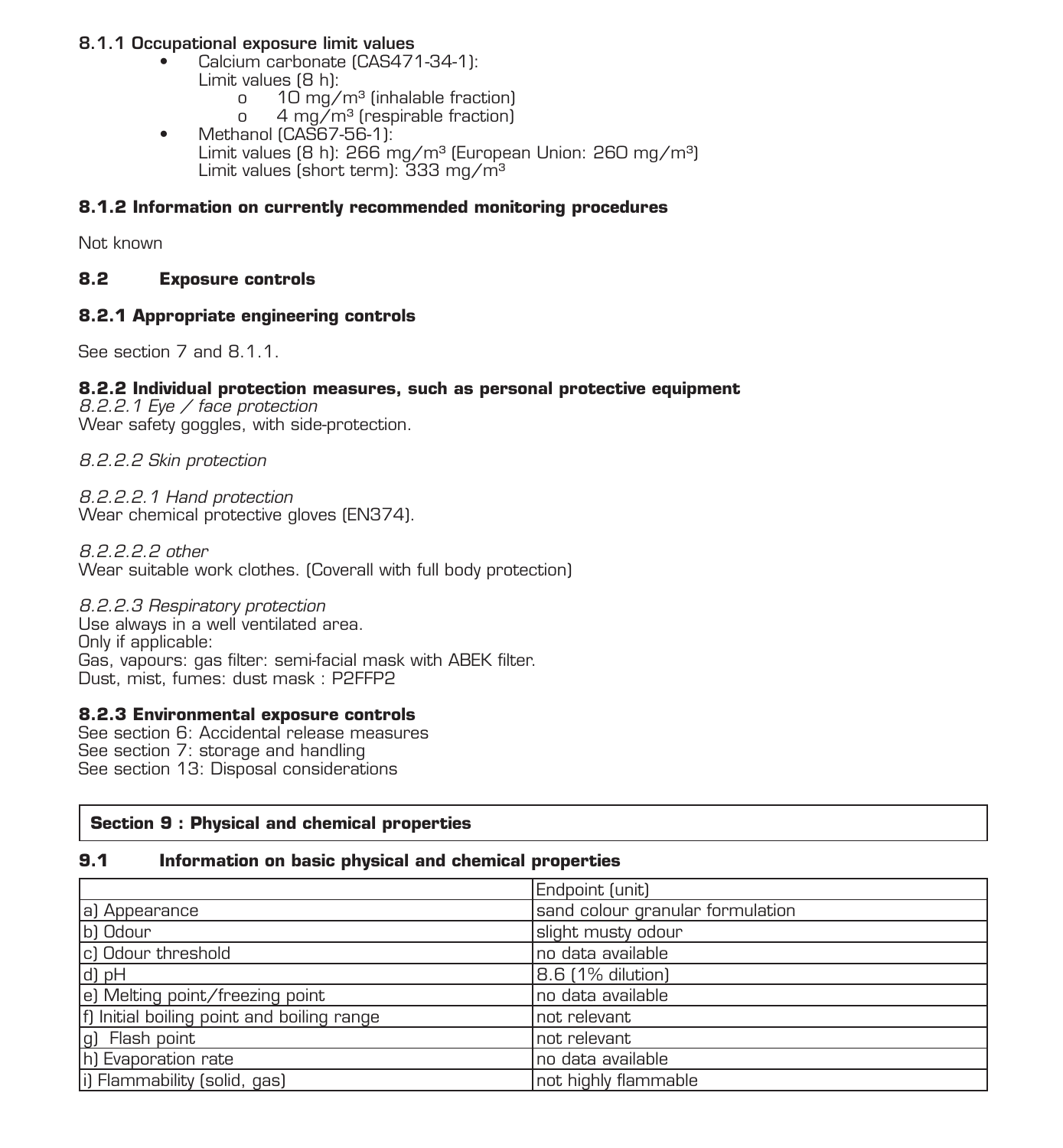| (i) Upper/lower flammability or explosive limits | no data available                            |
|--------------------------------------------------|----------------------------------------------|
| k) Vapour pressure                               | no data available                            |
| I) Vapour density                                | no data available                            |
| m) Relative density                              | 1.5 g/ml (bulk density)                      |
| In1 Solubility(ies)                              | no data available                            |
| o) Partition coefficient: n-octanol/water        | log Pow = 3.0 (active substance (technical)) |
| p) Auto-ignition temperature                     | not auto flammable below 400 °C              |
| [q] Decomposition temperature                    | no data available                            |
| r) Viscosity                                     | not relevant                                 |
| s) Explosive properties                          | no explosive properties                      |
| (t) Oxidising properties.                        | no oxidising properties                      |

#### **9.2 Other information**

No additional information

#### **Section 10 : Stability and reactivity**

#### **10.1 Reactivity**

Stable under normal conditions of handling and storage.

#### **10.2 Chemical stability**

Stable under normal environmental temperatures (between 0°C and 40°C). See also section 7.2.

#### **10.3 Possibility of hazardous reactions**

No specific data known.

#### **10.4 Conditions to avoid**

No specific data known.

#### **10.5 Incompatible materials**

No specific data known.

#### **10.6 Hazardous decomposition products**

Combustion or thermal decomposition produces toxic and irritating vapours. See section 5.2

#### **Section 11 : Toxicological information**

#### **11.1 Information on toxicological effects**

|                                                        | endpoint                           | duration      | species                                                        | tested on                                     |
|--------------------------------------------------------|------------------------------------|---------------|----------------------------------------------------------------|-----------------------------------------------|
| a) acute toxicity                                      | orel: LDSO > 5000<br>mg/kg bw      | single dose   | rat                                                            | active substance<br><i>(technical)</i>        |
|                                                        | dermal: LD50 ><br>2000 mg/kg bw    | 24 h exposure | rat                                                            | active substance<br><i>(technical)</i>        |
|                                                        | inhalation: LC50 ><br>2.1 mg/l air | 4 h exposure  | rat                                                            | active substance<br>(technical)               |
| b) skin corrosion/<br>irritation                       | slightly irritating                | 4 h exposure  | rabbit.                                                        | active substance<br>(ftechnical)              |
| c) serious eye<br>damage/irritation                    | not irritating                     | single dose   | rabbit.                                                        | active substance<br>(technical)               |
| d) respiratory or skin non-sensitiser<br>sensitization |                                    | M&K           | guinea pig                                                     | active substance<br><i><b>ftechnicall</b></i> |
| e) germ cell<br>mutagenicity                           | no genotoxic potential             |               | multiple in vitro and in active substance<br>vivo test systems | ftechnicall                                   |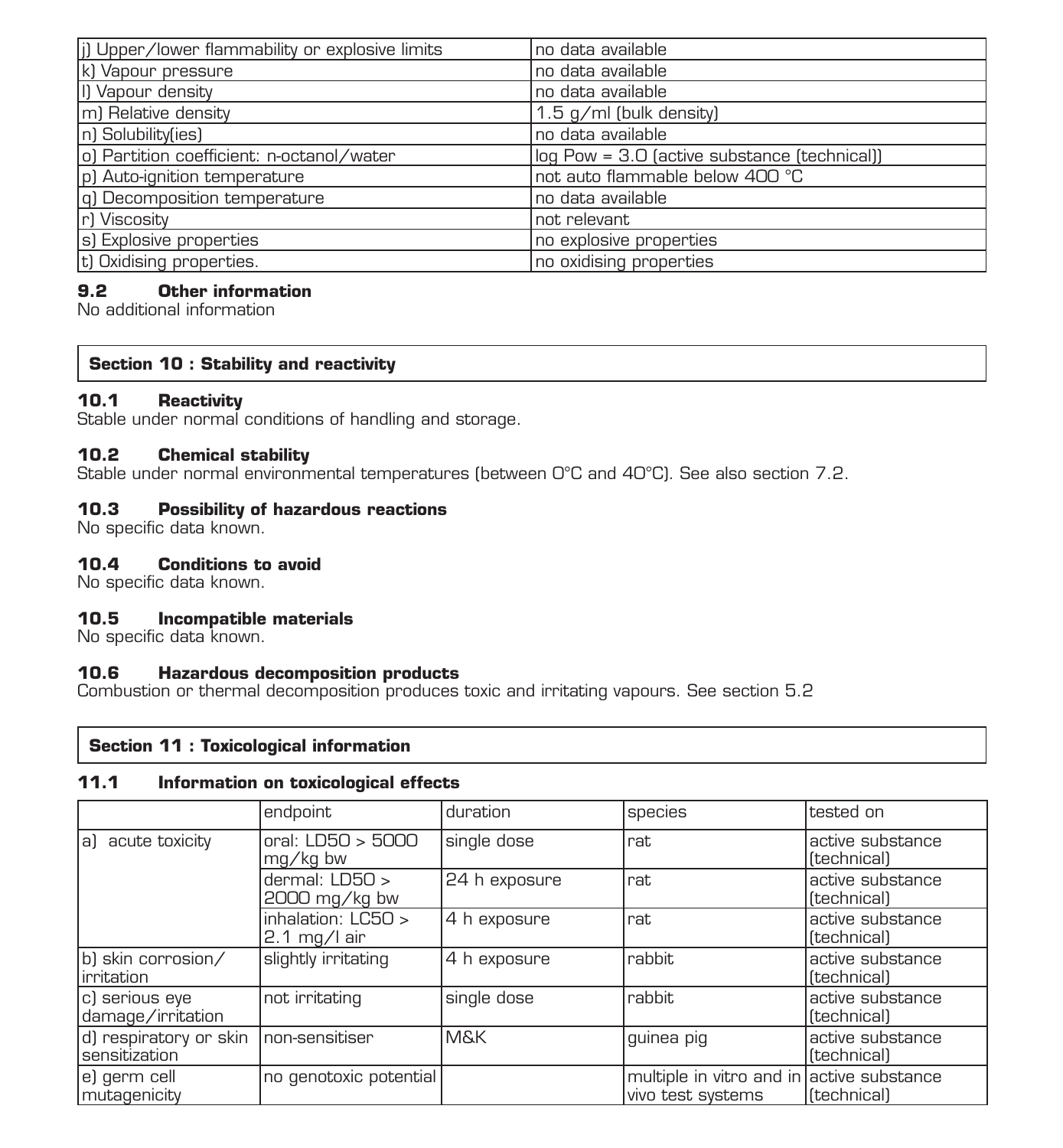| f) carcinogenicity           | $NOAEL = 2.0 mg/kg$<br>bw/dav   | $ 2$ year                 | Imouse | lactive substance<br>lftechnical) |
|------------------------------|---------------------------------|---------------------------|--------|-----------------------------------|
| g) reproductive<br>toxicity  | NOAEL/NOEL = 17<br>mg/kg bw/day | multigeneration study rat |        | active substance<br>[technical]   |
| h) STOT-single<br>exposure   | Ino data available.             |                           |        |                                   |
| i) STOT-repeated<br>exposure | Ino data available.             |                           |        |                                   |
| (i) aspiration<br>Ihazard    | Ino data available.             |                           |        |                                   |

#### **Section 12 : Ecological information**

#### **12.1 Toxicity**

|                                  | endpoint            | duration          | <b>Species</b>                       | tested on                        |
|----------------------------------|---------------------|-------------------|--------------------------------------|----------------------------------|
| Acute toxicity fish              | $ L C50 > 4.7$ mg/l | 96 <sub>h</sub>   | Oncorhynchus mykiss active substance | [technical]                      |
| Acute toxicity<br>linvertebrates | EC50 > 5.6 mg/l     | 48h               | Daphnia magna                        | active substance<br>lftechnical) |
| Algae                            | EC50 = 0.83 mg/l    | 12 <sub>0</sub> h | S. capricornutum                     | lactive substance<br>[technical] |
| Aquatic plants                   | NOEC = 0.56 mg/l    | 14d               | lemna sp.                            | active substance<br>[technical]  |

#### **12.2 Persistence and degradability**

DT50 (soil): 18.2-85 days (active substance (technical)) DT50 (water): 24 days (active substance(technical))

#### **12.3 Bioaccumulative potential**

log Pow = 3.0 (active substance (technical)) BCF (earthworm/soil, fw/fw) = 2.9 (active substance (technical))

#### **12.4 Mobility in soil**

Koc = 548 - 1340 l/kg (active substance (technical))

#### **12.5 Results of PBT and vPvB assessment**

The active substance does not fulfill the criteria of a persistent, bioaccumulative and toxic (PBT) substance, nor of a very persistent and very bioaccumulative (vPvB) substance, as outlined in Annex XIII of Regulation (EC) No 1907/2006.

#### **12.6 Other adverse effects**

/

### **Section 13 : Disposal considerations**

#### **13.1 Waste treatment methods**

Product waste: prevent spreading. To be disposed of in compliance with local and national prescriptions. Polluted packages: Do not re-use empty packages. If required, rinse 3 times. To be disposed of in compliance with local and national prescriptions.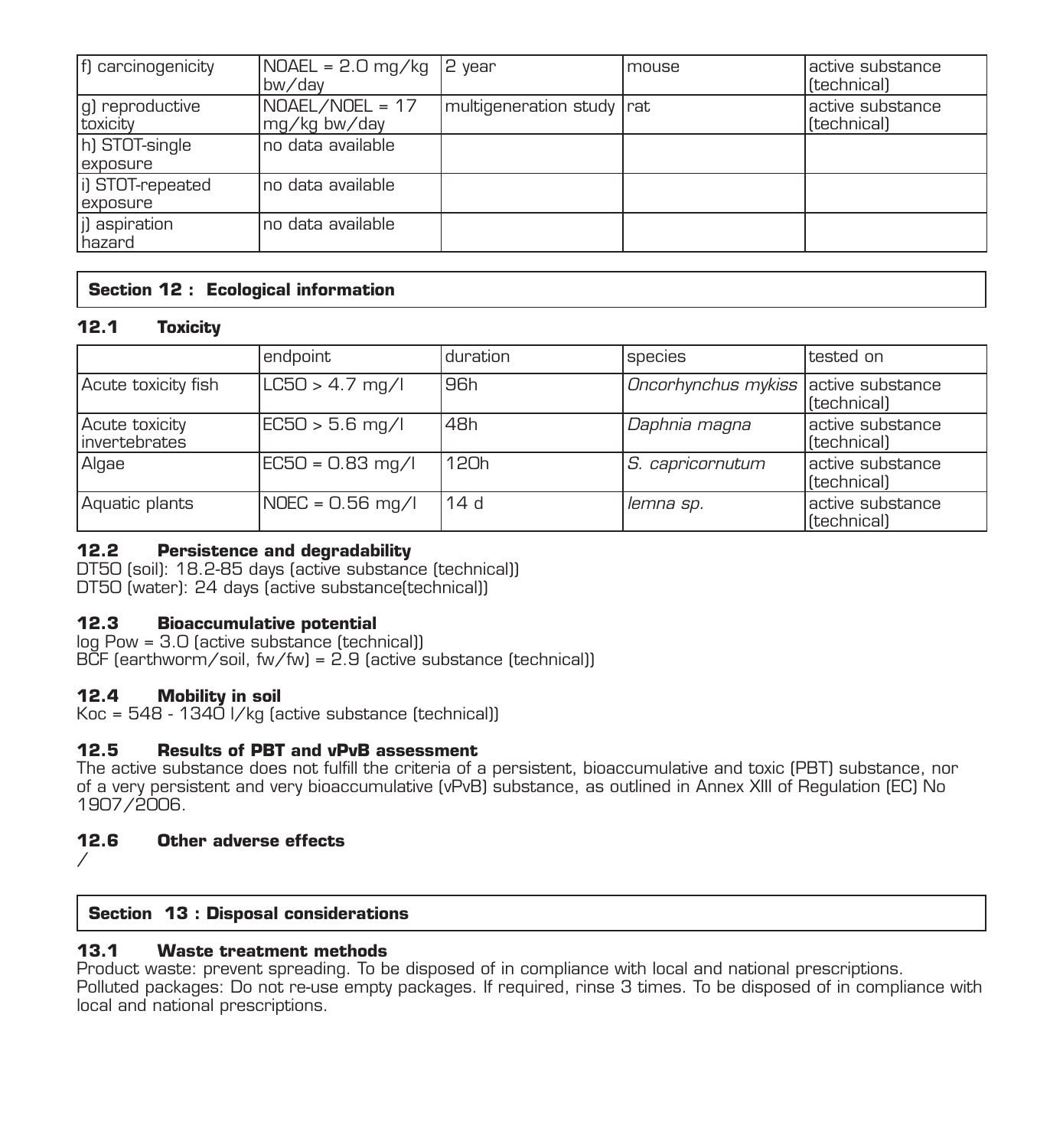#### **Section 14: Transport information**

|                                                                                                      | <b>ADR</b> classification                                              | <b>IMDG</b> classification                                             | <b>IATA</b> classification                                             |
|------------------------------------------------------------------------------------------------------|------------------------------------------------------------------------|------------------------------------------------------------------------|------------------------------------------------------------------------|
| 14.1 UN number                                                                                       | 3077                                                                   | 3077                                                                   | 3077                                                                   |
| 14.2 UN proper shipping<br>name                                                                      | environmentally hazardous<br>substance, solid, N.O.S.<br>(propyzamide) | environmentally hazardous<br>substance, solid, N.O.S.<br>(propyzamide) | environmentally hazardous<br>substance, solid, N.O.S.<br>(propyzamide) |
| <b>14.3 Transport hazard</b><br>class(es)                                                            | l9                                                                     | 9                                                                      | 9                                                                      |
| 14.4 Packing group                                                                                   | Ш                                                                      | Ш                                                                      | $\mathbf{III}$                                                         |
| <b>14.5 Environmental</b><br>hazards                                                                 | ves                                                                    | yes                                                                    | yes                                                                    |
| <b>14.6 Special precautions Symbols:</b><br>for user                                                 |                                                                        | Symbols:                                                               | Symbols:                                                               |
| <b>14.7 Transport in bulk</b><br>according to Annex II of<br>MARPOL 73/78 and the<br><b>IBC Code</b> | Tunnel code: [-]<br>Not applicable for road<br>transport               | Not applicable (not<br>transported as bulk)                            | Not applicable for air<br>transport                                    |

#### **Section 15 : Regulatory information**

#### **15.1 Safety, health and environmental regulations/legislation specific for the substance or mixture**

SEVESO:

- SEVESO category: E2
- Named dangerous substances: /

#### **15.2 Chemical safety assessment**

A chemical safety assessment has not been carried out for the substance or the mixture by the supplier.

#### **Section 16 : Other information**

#### **Relevant H-phrases**

H351: Suspected of causing cancer.

H411: Toxic to aquatic life with long lasting effects.

H225: Highly flammable liquid and vapour.

H301: Toxic if swallowed.

H311: Toxic in contact with skin.